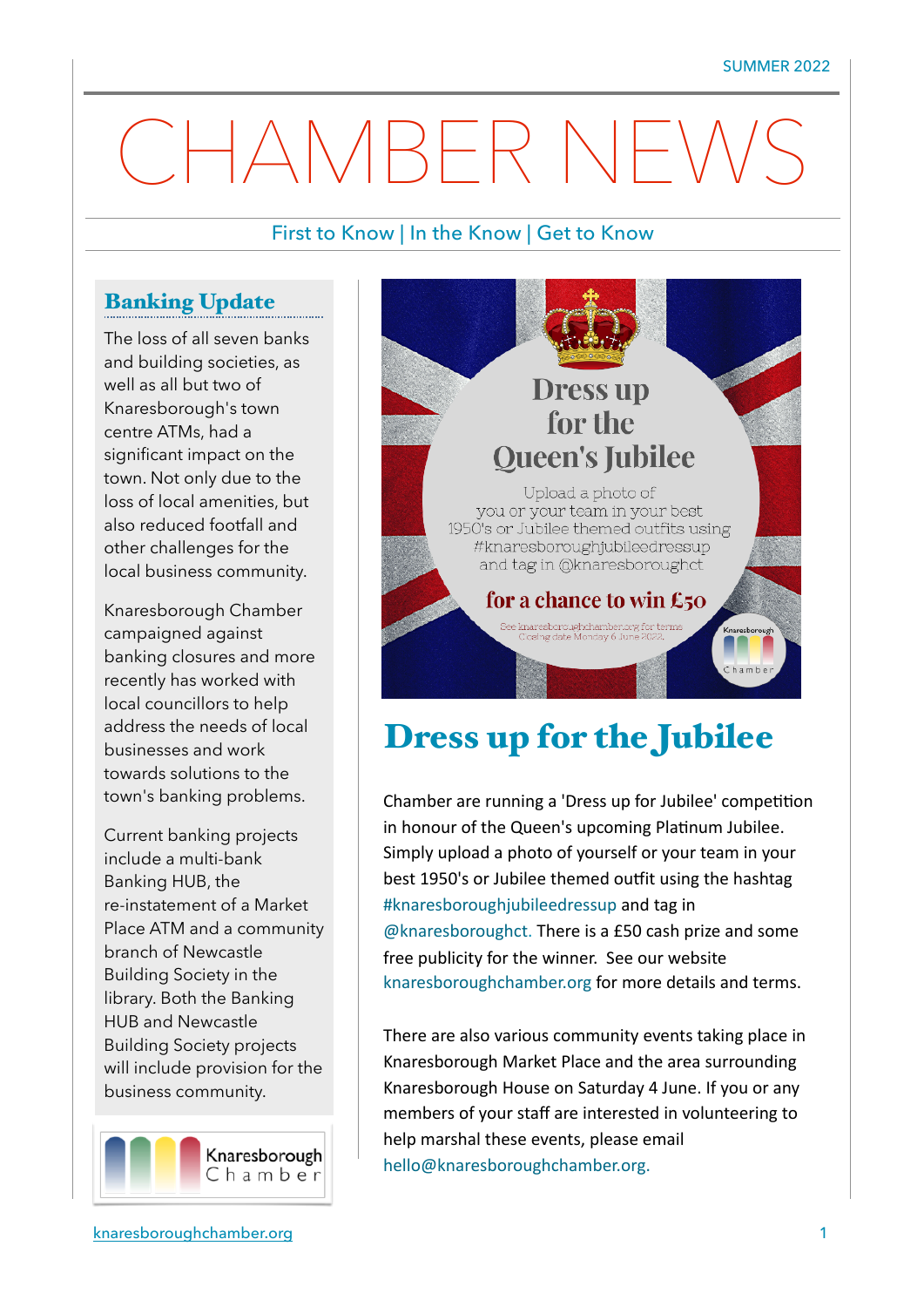#### Beginners Guide to Knaresborough

A key thing highlighted by Chamber surveys and group discussions is the importance of local trade for many businesses in the town.

Whilst some do rely heavily on tourists, many are almost entirely dependent on local residents or businesses. The new housing developments on the outskirts of the town will bring new residents to Knaresborough, many of whom may struggle to feel part of the community due to geographical location.

*Chamber recognised an opportunity to engage with this new potential customer base and have worked with Knaresborough Town Council, Connectors, Rotary and Lions to produce a 'Beginners Guide to Knaresborough' booklet, ably narrated by Roger the Town Crier.* 

These booklets have been delivered to new residents and also distributed to local estate agents. New residents can also find out more information on the knaresborough.community website, managed by Knaresborough Connectors.



[knaresboroughchamber.org](http://knaresboroughchamber.org) 2

# Support Local Campaign

It has been a strange and often challenging few years for many people, including business owners and staff. Chamber recognised that it was vital to help Knaresborough businesses weather the storm, both with support and advice and also through our 'Support Local' campaign. This ensured that our town's businesses were there to service our local community during the pandemic restrictions and also as we emerged.

Reassuringly our recent 'Trading Conditions Survey' indicated that three quarters of those who responded reported trade had returned to at least pre-COVID levels, although we will obviously continue to monitor this.



# Knaresborough Town Crier

We may be biased, but we think Roger our Town Crier does a fantastic job as an ambassador for our town. So much so, we even treated him to a new outfit a few years ago. You can hear Roger 'crying' each week at Knaresborough's historic Wednesday Market and at community events too.

…………………………………………………………………………………………

If you would like to book him for a community event you are organising, or maybe even a business launch, please email hello@knaresboroughchamber.org (note that a small fee may apply for business appearances).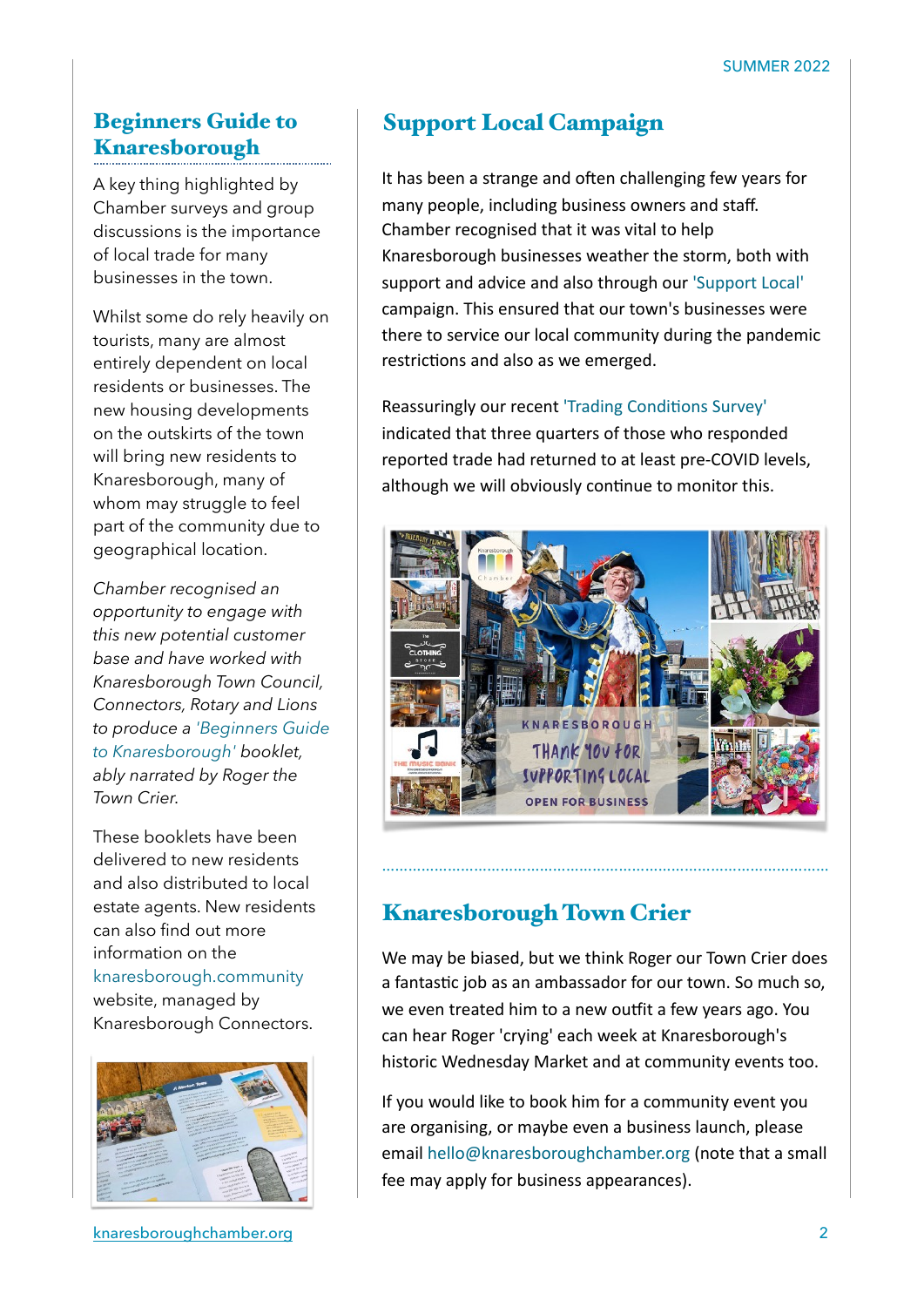#### Member Spotlight

We were delighted to welcome new member, Steve Coe of Coherent Mind, to speak to us about Wellbeing in the Workplace at a recent Chamber meeting.

We discussed the possibility of a few businesses coming together to book Steve for some group sessions with staff in the future and already have interest from some members. If you would like to find out more, please email hello@knaresboroughcham ber.org.

#### Hanging Baskets

Thanks to everyone who has ordered hanging baskets again this year. These will be put up around town shortly, just in time to help Knaresborough shine for the Queen's Jubilee



#### Knaresborough Voice

Chamber is part of a group of community organisations that are exploring key issues relating to the future reorganisation of local government. A recent event organised by Chain Lane Community Hub and Knaresborough Connectors, but involving about a dozen other town groups, reviewed findings from several recent local surveys to identify areas where working together could bring positive change. The group includes members of the new Town Council, so we'll hopefully be singing from the same hymn sheet as a town when discussing what responsibilities we wish to see devolved from the new Unitary Authority from April 2024.

Chamber will continue to play a key role in these discussions going forward. You can find out more at [www.knaresboroughvoice.org.uk.](http://www.knaresboroughvoice.org.uk/)



# FEVA Window Competition

August will see the return of the annual Chamber FEVA Window competition. Let's all turn the town pink again for this fantastic community event.

…………………………………………………………………………………………